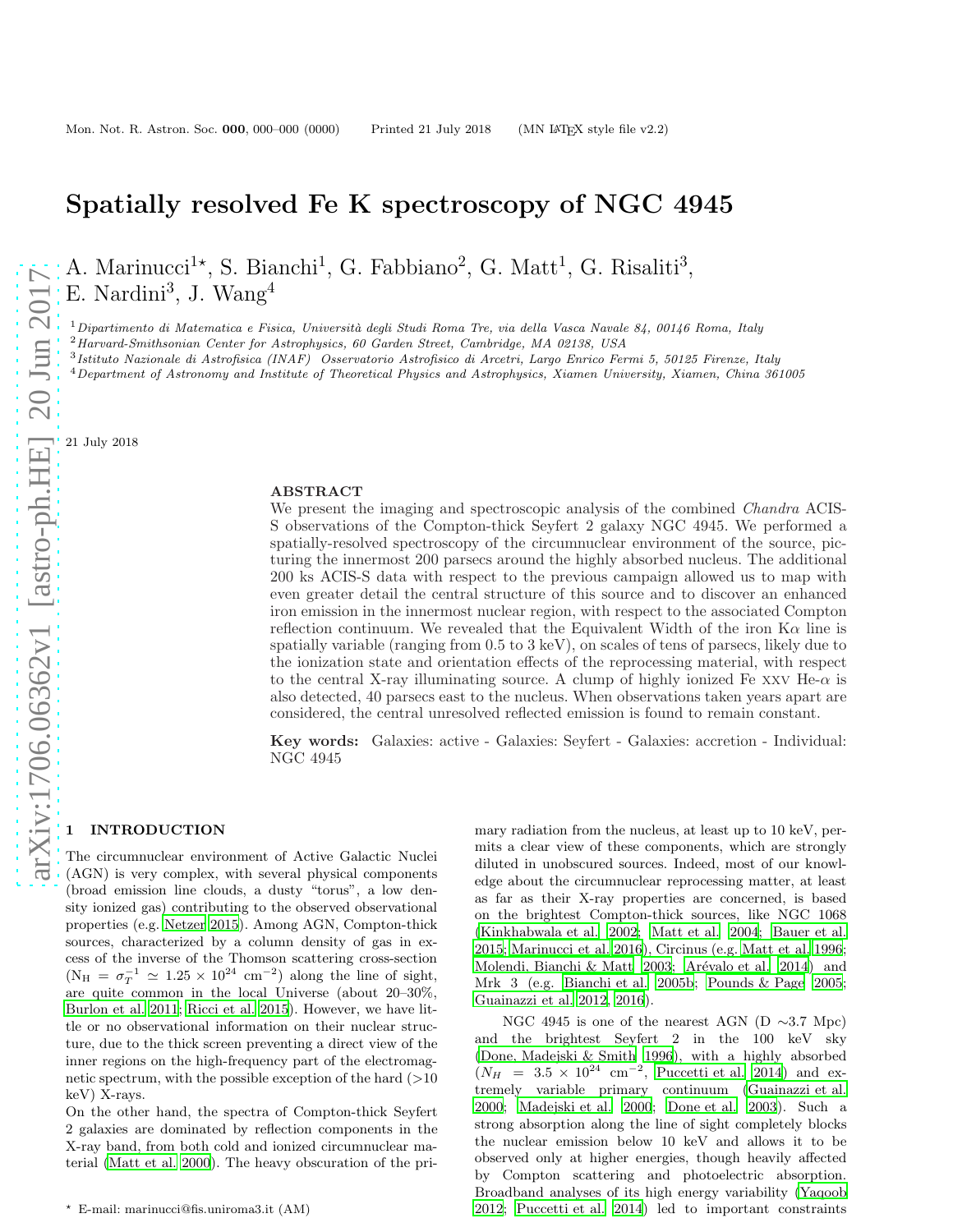# 2 Andrea Marinucci, et al.



<span id="page-1-1"></span>Figure 1. Left panel: Merged ACIS-S image of the central  $40 \times 40$  arcsec region of NGC 4945, in the 3–6 keV energy band. Central panel: Merged ACIS-S image of the central 40×40 arcsec region of NGC 4945, in the 6.2–6.5 keV energy band. Right panel: Merged ACIS-S image of the central 40×40 arcsec region of NGC 4945, in the 6.6–7.0 keV energy band. We adopted a subpixeling factor of eight (the size of a pixel is therefore 0.062 arcsec) in all the images. Adaptive smoothing is performed with Gaussian kernels from 0.5 to 15 pixels, 30 log steps.

on the geometry of the reflector: the variability above 10 keV, together with a constant reflection suggests that most of the observed emission is due to the intrinsic continuum, and not to Compton scattering from other directions. This suggests that the reflector covers a very small solid angle  $\lt 10^\circ$  as seen from the source (assuming a toroidal structure). This physical scenario is in agreement with the very low ratio between the reflected emission below 10 keV and the intrinsic flux in the same band as estimated from the emission above 10 keV  $\langle <0.1\%$ , [Done et al. 2003\)](#page-9-19). [Marinucci et al. \(2012](#page-9-21)) compared the strong intrinsic variability measured by Swift/BAT to the constant reflection spectra from XMM-Newton and Suzaku observations over more than ten years, finding a distance of the reflecting structure D>35 pc. Chandra is the only present X-ray instrument able to resolve this angular dimension and indeed an extended clumpy structure on projected scales of ∼200×100 pc has been revealed. When the images of the reflection continuum and the associated Iron  $K\alpha$  emission line are compared (extracted in the 2–10 keV and 6.2–6.7 keV bands, respectively) it has been shown that the emitting material is one and the same, extended well beyond the nuclear region. However, past archival data (before the additional 2013 observing campaign) do not allow us to spectrally characterize different extra-nuclear regions with high detail, due to low signal-to-noise, nor to investigate possible ionization structures of the Fe emitting material.

We hereby analyse and discuss recent Chandra ACIS-S observations of NGC 4945 which, combined with archival data, lead to the detection of spatially resolved neutral and ionized Fe emitting material, on scales of hundreds of parsecs. The paper is structured as follows: in Sect. 2 we discuss the combined Chandra observations and data reduction, in Sect. 3 we present the imaging and spectral analyses, respectively. We discuss and summarize the physical implications of our results in Sect. 4 and 5. At the distance of the source 1 arcsec=18 pc.

| Obs. ID | Date       | $Exp.$ Time $(ks)$ | <b>HETG</b> |
|---------|------------|--------------------|-------------|
| 864     | 2000-01-27 | 49.7               | х           |
| 4899    | 2004-05-28 | 78.6               |             |
| 4900    | 2004-05-29 | 95.8               |             |
| 14985   | 2013-04-20 | 68.7               | х           |
| 14984   | 2013-04-25 | 130.5              | x           |

<span id="page-1-0"></span>Table 1. Observation log for the Chandra ACIS-S observations of NGC 4945.

# 2 OBSERVATIONS AND DATA REDUCTION

NGC 4945 (z=0.001878, [Tully et al. 2009](#page-9-22)) has been intensively observed by Chandra with the Advanced CCD Imaging Spectrometer (ACIS: [Garmire et al. 2003](#page-9-23)) in the last few years. We report the five observations of interest in Table [1.](#page-1-0) We excluded ObsIds. 13791 and 14412 on purpose, since our target is strongly off-axis ( $\sim 4.28$  arcmin) and therefore the PSF is heavily degraded. Data were reduced with the Chandra Interactive Analysis of Observations (CIAO: [Fruscione et al. 2006](#page-9-24)) 4.8 and the Chandra Calibration Data Base (CALDB) 4.7.2 database, adopting standard procedures. We generated event files for the five observations separately with the CIAO tool CHANDRA REPRO and merged them into a single image using the tool MERGE\_ALL. After cleaning for background flaring we got a total exposure of 420 ks. The imaging analysis was performed applying the Subpixel Event Repositioning and adaptive smoothing procedures widely discussed in the literature [\(Tsunemi et al.](#page-9-25) [2001](#page-9-25); [Li et al. 2004;](#page-9-26) [Wang et al. 2011](#page-9-27); [Maksym et al. 2016](#page-9-28), and references therein).

Spectra from the nucleus of the source were extracted from the central circular region, adopting a 1 arcsec radius, in all the five observations. We used a 5 arcsec radius circle for background extraction located in a source free region, in the southwest direction from the nucleus, well away from the diffuse emission. Spectra were binned in order to over-sample the instrumental resolution by a factor of 3 and to have no less than 25 counts in each background-subtracted spectral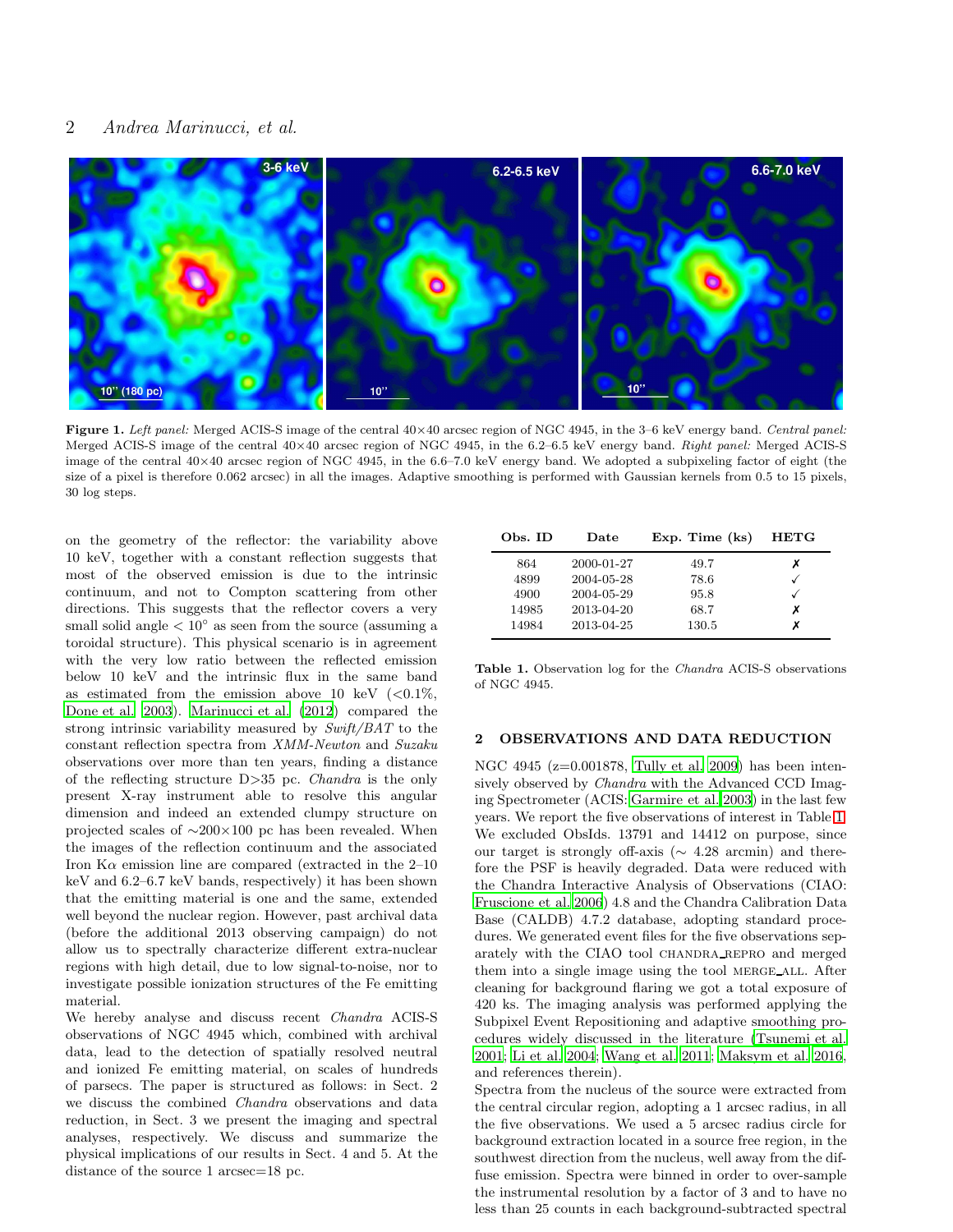



<span id="page-2-1"></span>Figure 2. Left panel: Radial profiles of the source and ACIS-S Point Spread Function in the total 3-10 keV energy band (lines and continuum). Central panel: Radial profiles of the source and ACIS-S Point Spread Function in 6.2-6.5 keV energy band.Right panel: Radial profiles of the source and ACIS-S Point Spread Function in 6.6-7.0 keV energy band. We chose 1 native pixel radius, concentric annuli for the source and PSF surface brightness, and a 25 pixel radius annulus for the background one. The PSF radial profile was normalized to the one of the source. Surface brightness of the background was inferred using a source free region, in the southwest direction from the nucleus, distant from the diffuse emission.

Obs. ID 3–10 keV Counts

| Extraction region         |     |     |     |     |                    |
|---------------------------|-----|-----|-----|-----|--------------------|
|                           |     | 2   | 3   |     | <b>Nucleus</b>     |
| 864<br>14984<br>$14985\,$ | 361 | 303 | 460 | 148 | 359<br>1029<br>588 |
| 4899<br>4900              | 116 | 138 | 163 | 46  | 370<br>424         |

<span id="page-2-0"></span>Table 2. Number of 3–10 keV counts from different extraction regions are reported. We refer to Fig. [3](#page-3-0) (top-right and bottom-left panels) for the exact spatial locations.

channel. This allows the applicability of the  $\chi^2$  statistics. Spectra from regions 1, 2 and 3 were extracted from 1 arcsec circular regions while we used a 2 arcsec radius for region 4, from the five different observations ( Fig. 3, more details on the extraction regions are given in Section 3). We then co-added spectra extracted from ObsIds. 864, 14984, 14985, and spectra from ObsIds. 4899 and 4900, to maximize the S/N ratio. Due to the presence of the HETG in ObsIds. 4899 and 4900, the effective collecting area is reduced by  $\sim 40\%$ at 6 keV with respect to ObsIds. 864, 14984, 14985. Due to the low count rates we binned the spectra using 10 counts per channel and used the Cash statistics (C-stat: [Cash 1976](#page-9-29)) in our fitting procedure. Total count rates are summarized in Table [2.](#page-2-0)

Pileup is constrained to be lower than 1% (following the procedure described in [Davis 2001](#page-9-30)). We adopt the cosmological parameters  $H_0 = 70 \text{ km s}^{-1} \text{ Mpc}^{-1}$ ,  $\Omega_{\Lambda} = 0.73$  and  $\Omega_m = 0.27$ , i.e. the default ones in XSPEC 12.9.0 [\(Arnaud](#page-9-31) [1996](#page-9-31)). Errors correspond to the 90% confidence level for one interesting parameter  $(\Delta \chi^2 = 2.7)$ , if not stated otherwise.

## 3 DATA ANALYSIS

#### 3.1 Imaging

Throughout this paper, we focus our analysis to the energy band above 3 keV, to eliminate any contribution from the diffuse, soft emitting gas, firstly reported in [Schurch, Roberts & Warwick \(2002\)](#page-9-32). We show, in Fig. [1,](#page-1-1) the 40 arcsec  $\times$  40 arcsec central region. The 420 ks long merged event file was filtered in energy between 3-6 keV (left panel), 6.2-6.5 keV (middle panel) and 6.6-7.0 keV (right panel). The first band was chosen to image the circumnuclear material responsible for the Compton reflection continuum excluding any lines contribution while the other two bands were chosen to map the neutral Fe emission and the ionized (mainly Fe xxv He- $\alpha$  and Fe xxvi Ly- $\alpha$ ) iron lines, respectively. We then simulated, using the X-ray tracing code marx [\(Davis et al. 2012](#page-9-33)), the ACIS-S PSF contribution. The peak of the PSF emission is normalized to the peak of the source radial profiles. We show, in Fig. [2,](#page-2-1) the radial profiles in three energy bands: the source emission is extended and well above the PSF contribution. Indeed, emission from Fe xxv He- $\alpha$  and Fe xxvi Ly- $\alpha$  lines is also extended and shows a particularly bright clump ∼ 2 arcsec far to the right of the nucleus (see Fig. [1,](#page-1-1) right panel).

Fig. [1](#page-1-1) also clearly shows that iron  $K\alpha$ , iron xxv He- $\alpha$  and iron xxvi Ly- $\alpha$  emitting materials are not exactly distributed on the same spatial scale. We therefore extracted iso-counts contours from the 6.2–6.5 keV and 6.6–7.0 keV images and over-imposed them on the 3–6 keV image (Fig. [3,](#page-3-0) top-left panel: green and red solid lines, respectively). While the peak of the two emission lines is confined towards the nucleus, a bright ionized iron clump emerges at 2.2 arcsec from the nuclear peaks, corresponding to a distance d=40 parsecs at the redshift of NGC 4945. Some further considerations can be drawn if we divide the 6.2–6.5 keV image by the 3–6 keV one. This gives us indications about the strength of the iron  $K\alpha$  emission line with respect to the associated reflection continuum (a proxy for the EW) which is seen to be enhanced in the nucleus and in a southern clump (Fig. [3,](#page-3-0)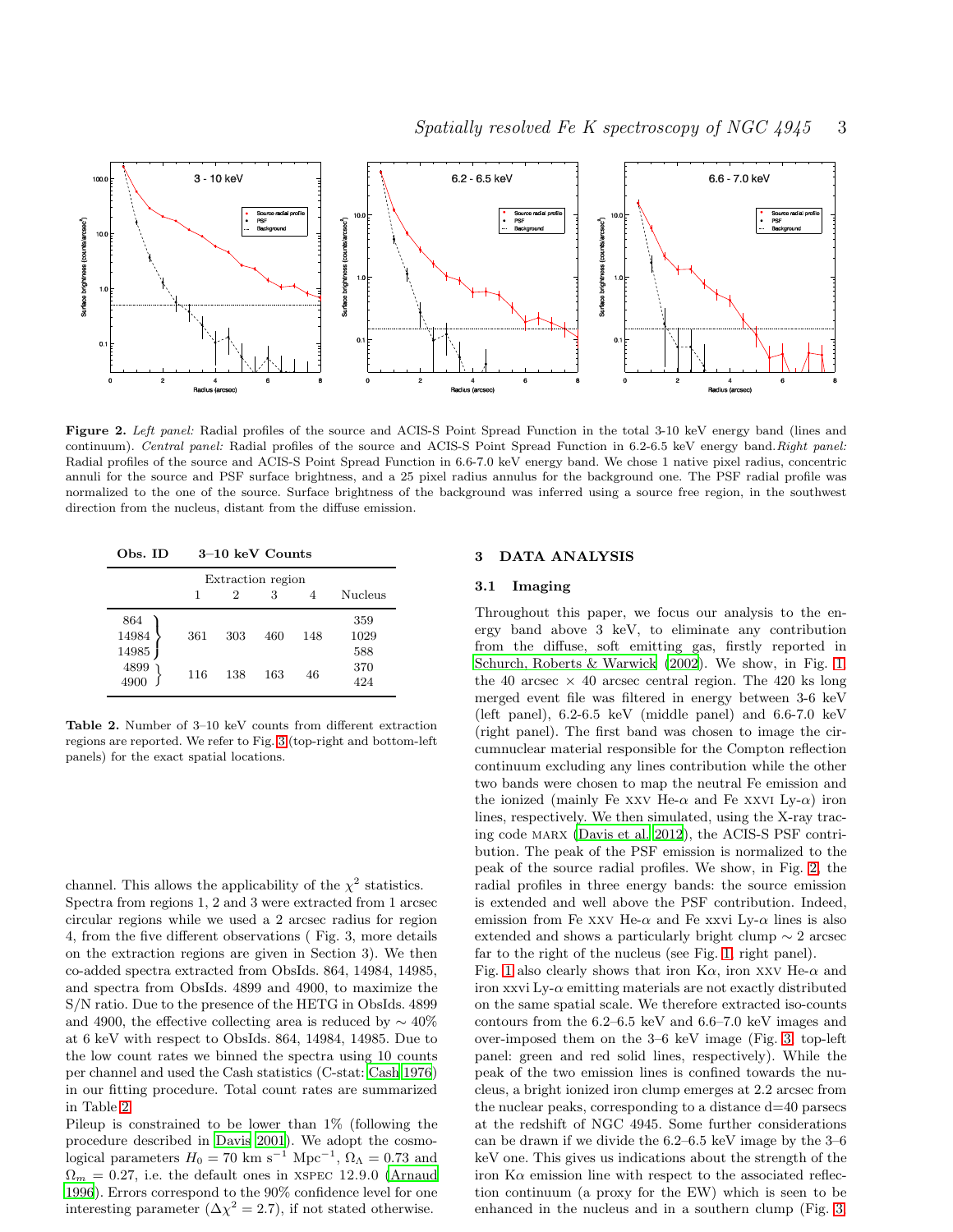# 4 Andrea Marinucci, et al.



<span id="page-3-0"></span>Figure 3. Top-left panel: Solid green and red lines indicate iso-counts contours from the 6.2–6.5 keV and 6.6–7.0 keV images, respectively. Top-right panel: Ratio between the 6.6–7.0 keV and 6.2–6.5 keV images, with over-imposed circular extraction regions: 1 arcsec radii have been adopted for all regions with the exception of region 4. Bottom-left panel: Ratio between the iron  $K\alpha$  and continuum only images, with contours extracted from the  $6.2-6.5$  keV image. The peak of the ratio well resembles the structure of the iron  $Ka$  emitting material. Extraction regions are shown as dashed circles. Bottom-right panel: Ratio between the ionized iron and continuum only images, with contours extracted from the 6.6–7.0 keV image. We adopted a subpixeling factor of a half (the size of a pixel is therefore 0.247 arcsec) and a Gaussian smoothing with a 3 pixels kernel in all the images.

bottom-left panel). On the other hand, when we consider the ratio between the 6.6–7.0 keV and 6.2–6.5 keV images the bright ionized iron clump is clearly visible 2.2 arcsec far from the nucleus (Fig. [3,](#page-3-0) top-right panel). Also the ratio between the 6.6–7.0 keV and the 3–6 keV image shows an extended material coincident with the ionized Fe contours (Fig. [3,](#page-3-0) bottom-right panel). We chose five different extraction regions, which are shown in Fig. [3.](#page-3-0) The nuclear one is centered on the nucleus of the source, region 1 is centered on the ionized iron clump, region 2 on a region which is symmetric to the clump with respect to the nucleus and region 3 on a generic region close to the nucleus but on a different line direction with respect to the former regions, far from the core of the diffuse soft emission. Region 4 is chosen to match the southern clump which is visible in the ratio between the neutral Fe and the continuum.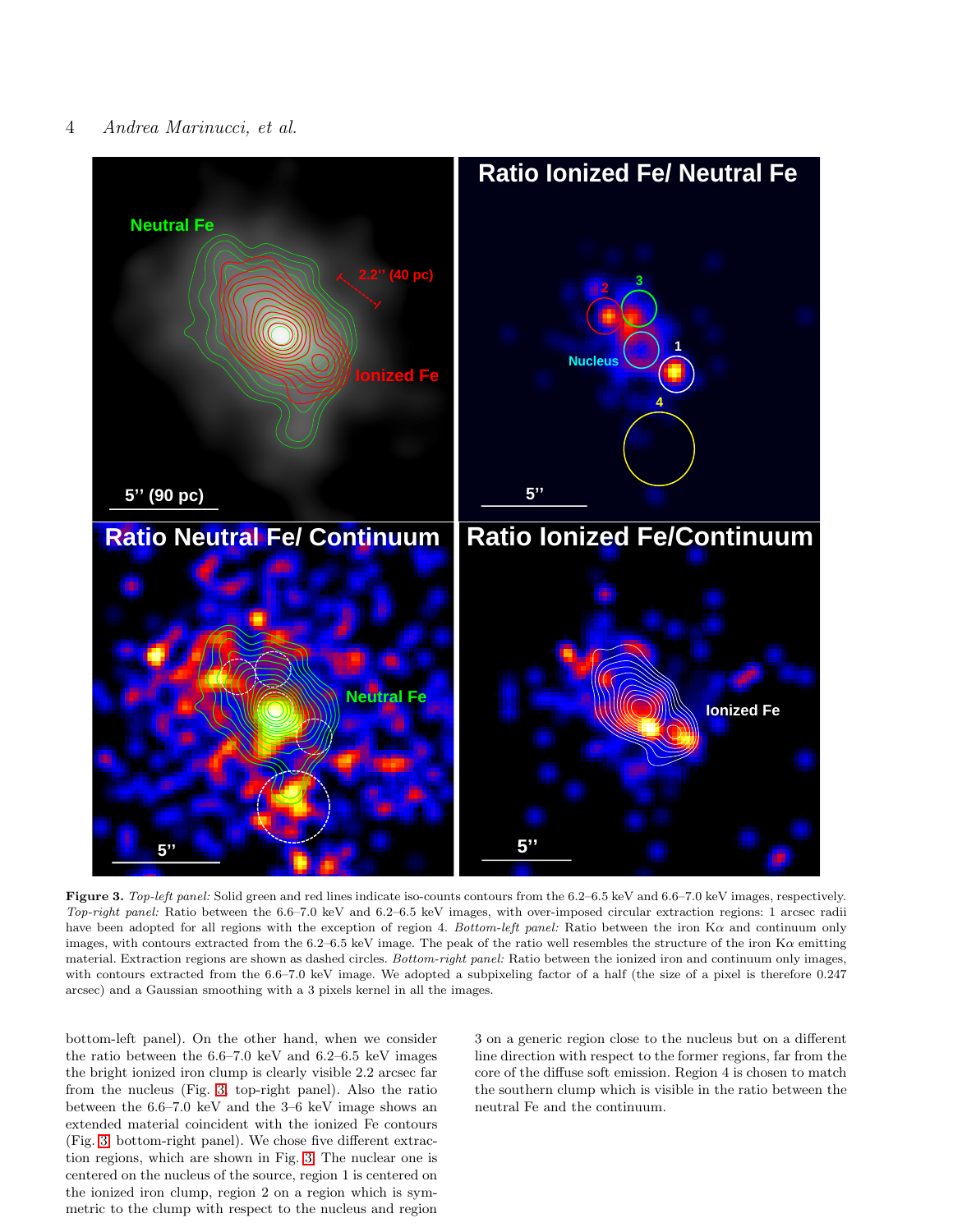| Parameter                                    | All-tied                                                   | Obs.1                                                   | Obs. $2$                         | Obs. 3                           | Obs. $4$                                      | Obs. 5                           |
|----------------------------------------------|------------------------------------------------------------|---------------------------------------------------------|----------------------------------|----------------------------------|-----------------------------------------------|----------------------------------|
| $N_{\rm pexrav}$                             | $1.55 \pm 0.10$                                            | $1.80 \pm 0.20$                                         | $1.90 \pm 0.30$                  | $1.60 \pm 0.20$                  | $1.40 \pm 0.10$                               | $1.55 \pm 0.15$                  |
| Fe K $\alpha$<br>Energy<br>Flux<br>EW        | $6.414 \pm 0.007$<br>$1.25 \pm 0.10$<br>$2.7 \pm 0.5$      | $1.00 \substack{+0.15 \\ -0.25}$<br>$1.9^{+0.5}_{-0.7}$ | $1.20 \pm 0.30$<br>$2.0 \pm 0.6$ | $1.40 \pm 0.30$<br>$3.0 \pm 0.8$ | $1.35^{+0.20}_{-0.15}$<br>$3.2^{+0.6}_{-0.5}$ | $1.40 \pm 0.20$<br>$3.1 \pm 0.7$ |
| Fe $K\beta$<br>Energy<br>Flux<br>EW          | $7.09^{+0.03}_{-0.04}$<br>$0.43 \pm 0.07$<br>$1.1 \pm 0.4$ | $0.20 \pm 0.15$<br>$0.4 \pm 0.3$                        | $0.50 \pm 0.20$<br>$1.1 \pm 0.5$ | $0.40 \pm 0.15$<br>$1.1 \pm 0.5$ | $0.45 \pm 0.10$<br>$1.3 \pm 0.4$              | $0.50 \pm 0.15$<br>$1.3 \pm 0.5$ |
| Fe xxv He- $\alpha$<br>Energy<br>Flux<br>EW  | $6.68^{+0.01}_{-0.03}$<br>$0.32 \pm 0.05$<br>$0.6 \pm 0.3$ | $0.20 \pm 0.15$<br>$0.4 \pm 0.3$                        | $0.30 \pm 0.20$<br>$0.5 \pm 0.3$ | < 0.40<br>< 0.8                  | $0.30 \pm 0.10$<br>$0.6 \pm 0.3$              | $0.50 \pm 0.15$<br>$1.1 \pm 0.3$ |
| Fe xxvi Ly- $\alpha$<br>Energy<br>Flux<br>EW | 6.966<br>$0.12 \pm 0.07$<br>$0.3 \pm 0.2$                  | ${}_{< 0.15}$<br>< 0.2                                  | $0.25 \pm 0.15$<br>$0.3 \pm 0.2$ | ${}< 0.30$<br>< 0.7              | $0.20 \pm 0.10$<br>$0.4 \pm 0.2$              | < 0.30<br>< 0.7                  |
| Compton Shoulder                             | $20 \pm 10\%$                                              | $35^{+35}_{-20}\%$                                      | $40^{+30}_{-20}\%$               | $25 \pm 15\%$                    | $20 \pm 15\%$                                 | $15^{+15}_{-10}\%$               |
| $F_{3-10~\mathrm{keV}}$                      |                                                            | $4.7 \pm 0.5$                                           | $5.6 \pm 0.6$                    | $5.0 \pm 0.5$                    | $4.8 \pm 0.5$                                 | $5.1 \pm 0.5$                    |

Spatially resolved Fe K spectroscopy of NGC  $4945 - 5$ 

<span id="page-4-0"></span>Table 3. Best fit parameters. A model composed of pure reflection and five emission lines is applied to the spectra extracted from the central regions, dashes indicate fixed parameters. The PEXRAV normalization is in  $10^{-3}$  photons/keV/cm<sup>2</sup>/s at 1 keV, fluxes are in  $10^{-5}$ photons/cm<sup>2</sup>/s, equivalent widhts in keV and the Compton shoulder is calculated with respect to the narrow iron K $\alpha$  core flux. Fluxes in the 3–10 keV band are in  $10^{-13}$  erg/cm<sup>2</sup>/s.

#### 3.2 Spectroscopy

#### 3.2.1 The central reprocessed emission

We start our 3–10 keV spectral analysis by searching for any variability of the central reflected emission throughout the 13 years of monitoring, by extracting spectra from the central circular region, adopting a 1 arcsec radius, in all the five observations ("Nucleus" region in Fig. [3,](#page-3-0) top-right panel). The primary emission is reprocessed by neutral material, with a resulting Compton reflection continuum and an associated iron  $K\alpha$  line [\(George & Fabian 1991;](#page-9-34) [Matt, Perola & Piro 1991](#page-9-35)). Indeed, the five spectra were fitted with a model consisting of a reflection continuum (model PEXRAV, [Magdziarz & Zdziarski 1995](#page-9-36)) and five emission lines for neutral Fe K $\alpha$  at 6.4 keV, Fe xxv He- $\alpha$ (actually a triplet, with the two most intense lines, the forbidden and the resonant, at 6.637 keV and 6.700 keV), Fe xxvi Ly- $\alpha$  at 6.966 keV, Fe K $\beta$  at 7.058 keV and for the Compton Shoulder (CS) redwards of the line core (with energy fixed at 6.3 keV and  $\sigma = 40$  eV, [Matt](#page-9-37) [2002](#page-9-37)). A value of  $\Gamma = 1.9$  was used for the illuminating continuum, as measured from the  $NuSTAR$  high energy spectra [\(Puccetti et al. 2014](#page-9-16)), and the cosine of the inclination angle of the reflector is fixed to 0.45. A Galactic absorption of  $1.38 \times 10^{21}$  cm<sup>-2</sup> has been taken into account [\(Kalberla et al. 2005](#page-9-38)). We get a  $\chi^2/\text{dof} = 113/125 = 0.9$  and no strong residuals throughout the considered energy band ( Fig. [4,](#page-5-0) top panel). The neutral iron  $K\alpha$  emission line is unresolved and only an upper limit  $\sigma < 50$  eV is retrieved  $(FWHM < 5500 \text{ km s}^{-1})$ , which is in agreement with past Chandra HEG measurements (FWHM=2780<sup>+1110</sup> km s<sup>-1</sup>:

[Shu, Yaqoob & Wang 2011\)](#page-9-39).

Best fit parameters are shown in Table [3:](#page-4-0) no variations among the best fit values is found, confirming the results already discussed in [Marinucci et al. \(2012\)](#page-9-21). The central 1 arcsec reprocessed emission in NGC 4945 has remained constant, within a few per cent, between 2000 and 2013 (Fig. [4,](#page-5-0) bottom panel).

The flux of the Compton Shoulder is  $20 \pm 10\%$  of the flux of the narrow core, consistent with expectations from Compton-thick material [\(Matt 2002\)](#page-9-37). The ratio between the Fe K $\beta$  and the Fe K $\alpha$  is higher than the expected value (0.155–0.16: [Molendi, Bianchi & Matt 2003\)](#page-9-9), indicating either a contribution from the Fe xxvi Ly- $\alpha$  emission line to the total flux of the Fe  $K\beta$ , or that this is moderately ionized (as suggested from its best fit energy centroid in Table [3\)](#page-4-0).

#### 3.2.2 Spatially resolved spectroscopy

We apply to the three pairs of spectra (coadded from observations with and without gratings, respectively), extracted from regions 1, 2 and 3, a model composed of a reflection continuum with the same parameters listed above and two narrow Gaussians (the width of the lines is fixed to zero), to reproduce the Fe K $\alpha$  and Fe xxv He- $\alpha$  at 6.4 keV and 6.67 keV. We fitted them separately and best fit results of the 3–10 keV spectra can be found in Table [4.](#page-6-0) If any parameter is left free to vary between the two sets of spectra no significant differences with respect to best fit values are found.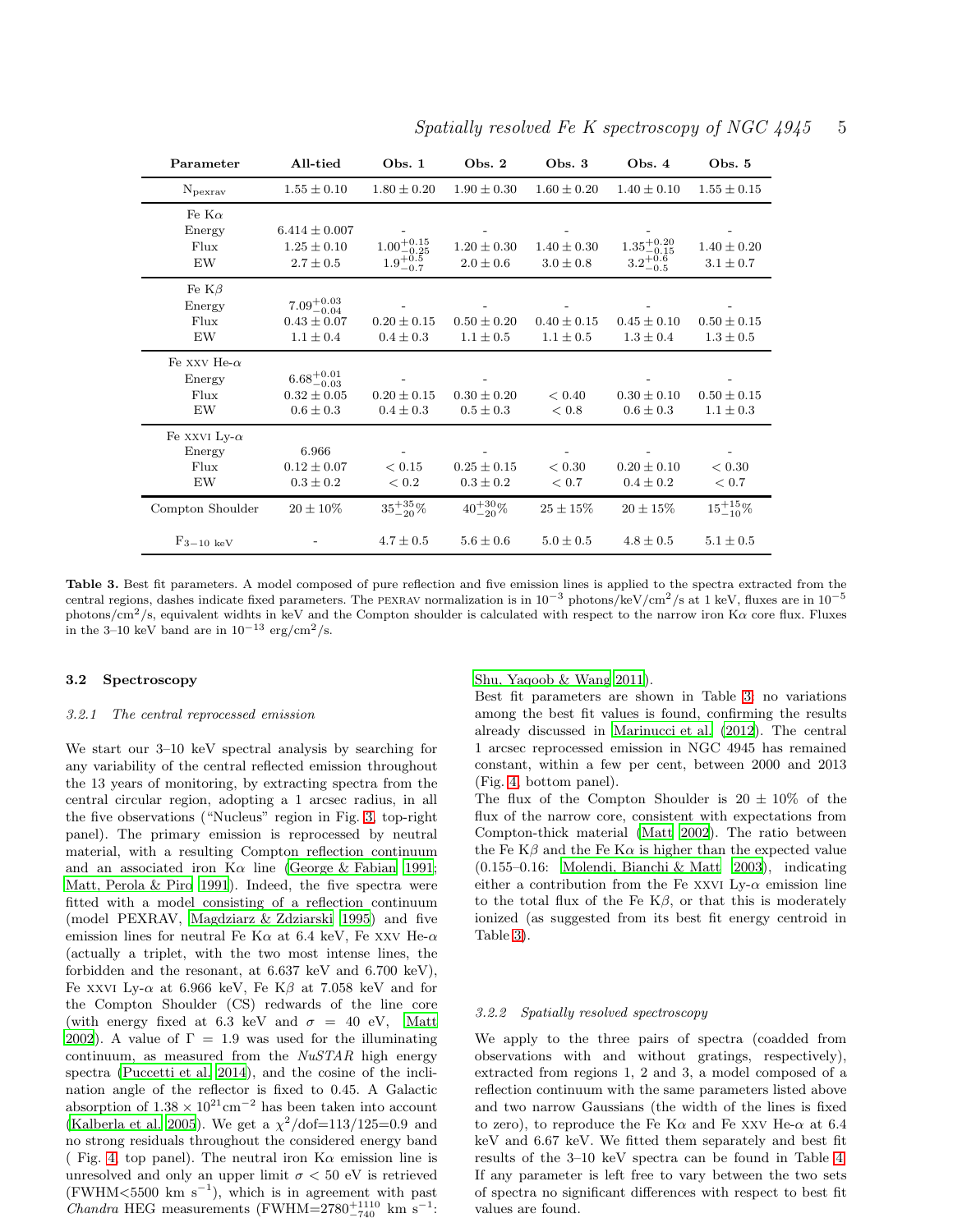

<span id="page-5-0"></span>Figure 4. Top panel: Best fit model applied to the five spectra extracted from the nucleus and corresponding residuals are shown. Data are divided by the effective area of the instrument. Bottom panel: the Iron line complex in the five different observations is shown, in the 5.5-7.5 keV energy band.

The Compton reflection continuum and the associated neutral Fe K $\alpha$  emission line are constant along three selected regions (regions 1, 2 and 3), indicating an emitting material which spatially extends on scales of about 200 parsecs. The Equivalent Width of the Fe K $\alpha$  line differs from the one inferred in the central region by a factor  $\sim$  2, suggesting a different geometry of the circumnuclear matter in the innermost 20 parsecs. Indeed, we measured a constant Fe K $\alpha$  EW=2.7  $\pm$  0.5 keV in the spectra extracted from the central 1 arcsec circular region. When, on the other hand, spectra extracted from regions 1, 2 and 3 are considered, the EW is significantly lower ( $EW=0.45-0.75$  keV). When spectra from region 4 are considered (the southern clump of intense neutral iron emission in Fig. 3, bottom-left panel) we retrieve an Fe K $\alpha$  EW=2.2<sup>+1.3</sup> keV, consistent with the nuclear one.

The Fe xxv He- $\alpha$  flux is significantly higher in region 1  $(3.2\sigma$  and  $3.5\sigma$  than region 2 and 3, respectively). Spectra and best fit models are shown in Fig. [5](#page-6-1) (top panels) while, on the bottom panel, we show the contour plots between the normalization and energy centroids in the best fit of the spectra extracted from Region 1.

Some additional soft emission component is required to

model the spectra from Region 3. This can be ascribed to superwind-starburst-driven, metal-enriched galactic-scale outflows [\(Veilleux, Cecil & Bland-Hawthorn 2005](#page-9-40)) that are dominated by emission from hot plasma, as shown by [Schurch, Roberts & Warwick \(2002](#page-9-32)). A detailed investigation is beyond the scope of this work but the inclusion of a simple thermal component (mekal model in Xspec) gives a gas temperature  $kT=2.0^{+1.5}_{-1.0}$  keV with a contribution of ∼ 15% to the total 3–10 kV flux, in agreement with [Schurch, Roberts & Warwick \(2002](#page-9-32)) and [Puccetti et al.](#page-9-16) [\(2014](#page-9-16)).

#### 4 DISCUSSION

## 4.1 Equivalent width of the Iron  $\mathbf{K}\alpha$  line

In our previous paper [\(Marinucci et al. 2012](#page-9-21)), we inferred a distance of the reflecting structure D>35 pc, by comparing the very variable high energy Swift-BAT light curve and the 4% constancy of the reflected emission below 10 keV, on a time scale of ten years. The additional 200 ks ACIS-S data allowed us to picture with even more detail the central structure of this source and to discover an enhanced iron emission in the innermost nuclear region, with respect to the associated Compton reflection continuum.

Strongly absorbed Seyfert galaxies are the perfect targets for studying the properties of the cold reprocessor, because the Compton reflection features are not diluted by the presence of a strong primary continuum. Indeed, [Young, Wilson & Shopbell \(2001](#page-9-41)) firstly showed that the neutral iron  $K\alpha$  emitter is extended in NGC 1068. Such a material is well imaged by the ACIS-S and extends up to ∼20 arcsec to the northeast and southwest which, at the redshift of the source, corresponding to about 2.2 kpc. [Bauer et al. \(2015](#page-9-6)) recently confirmed this result, using NuSTAR, by spectrally discriminating three neutral reflectors, which differently contribute to the iron  $K\alpha$  and Compton hump emission. Other Compton-thick sources have been used to map the extended iron  $K\alpha$ emission line: Mrk 3 [\(Guainazzi et al. 2012,](#page-9-13) [2016\)](#page-9-14), Circinus [\(Marinucci et al. 2013\)](#page-9-42) and they all indicate that reflecting material may extend on scales ranging from tens to thousands of parsecs. In particular, the last source showed a spatially variable Equivalent Width of the iron  $K\alpha$  which strongly resembles the one that we have presented for NGC 4945. However, while the ratio between the line and the associated reflection continuum is axisymmetric around the nucleus in Circinus, we show (Fig. [3,](#page-3-0) bottom-left panel) that this is not the case for NGC 4945. The iron  $K\alpha$  emission is enhanced towards the nucleus (EW=2.7  $\pm$  0.5 keV) and in a southern clump ( $EW_{reg4}=2.2^{+1.3}_{-0.9}$  keV) with respect to the other circumnuclear regions  $(EW_{reg1}=0.45^{+0.30}_{-0.20} \text{ keV},$  $EW_{\text{reg2}} = 0.65^{+0.30}_{-0.25}$  keV and  $EW_{\text{reg3}} = 0.75^{+0.40}_{-0.25}$  keV), with no statistically significant differences between the last three regions.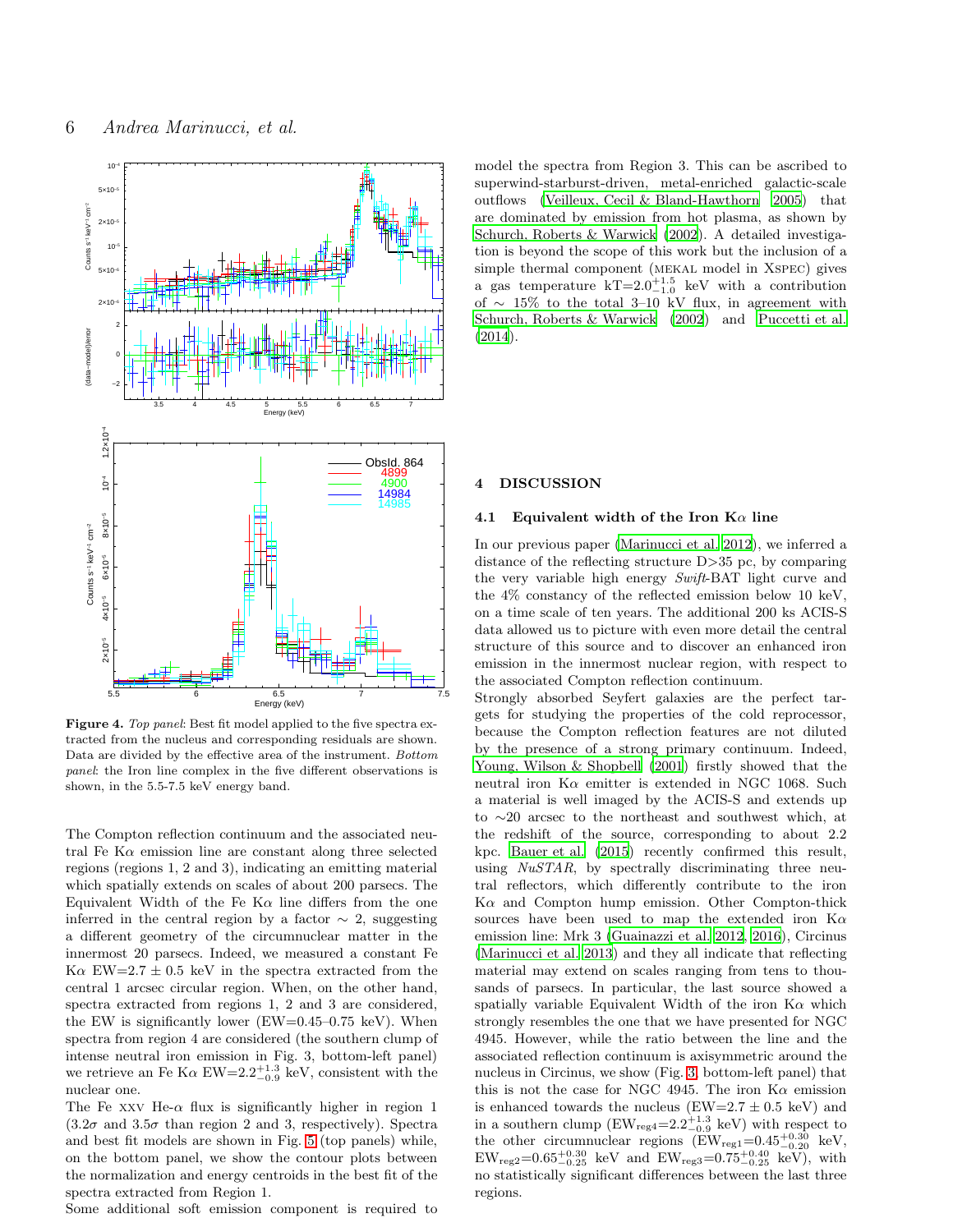| Parameter                                   | Reg. 1                                                       | Reg. 2                                                       | Reg. 3                                                       | Reg. 4                                                              |
|---------------------------------------------|--------------------------------------------------------------|--------------------------------------------------------------|--------------------------------------------------------------|---------------------------------------------------------------------|
| $N_{\rm pexrav}$                            | $0.40 \pm 0.03$                                              | $0.39 \pm 0.03$                                              | $0.37 \pm 0.08$                                              | $0.12 \pm 0.02$                                                     |
| Fe K $\alpha$<br>Energy<br>Flux<br>EW       | $6.44 \pm 0.05$<br>$0.05 \pm 0.02$<br>$0.45^{+0.30}_{-0.20}$ | $6.43 \pm 0.03$<br>$0.08 \pm 0.02$<br>$0.65^{+0.30}_{-0.25}$ | $6.40 \pm 0.03$<br>$0.09 \pm 0.03$<br>$0.75^{+0.40}_{-0.25}$ | $6.40^{+0.02}_{-0.03}$<br>$0.07 \pm 0.02$<br>$2.15^{+1.30}_{-0.85}$ |
| Fe xxv He- $\alpha$<br>Energy<br>Flux<br>EW | $6.65^{+0.03}_{-0.04}$<br>$0.11 \pm 0.03$<br>$0.90 \pm 0.30$ | $6.66 \pm 0.07$<br>$0.04 \pm 0.02$<br>$0.30 \pm 0.25$        | $6.65 \pm 0.06$<br>$0.03 \pm 0.02$<br>$0.35 \pm 0.30$        | $6.60 \pm 0.10$<br>$0.02 \pm 0.01$<br>$0.60^{+0.70}_{-0.45}$        |
| $F_{3-10~\mathrm{keV}}$                     | $0.80 \pm 0.07$                                              | $0.75 \pm 0.08$                                              | $0.85 \pm 0.08$                                              | $0.28 \pm 0.05$                                                     |
| C/d.o.f.                                    | 37/51                                                        | 65/40                                                        | 28/38                                                        | 26/31                                                               |

Spatially resolved Fe K spectroscopy of NGC 4945 7

<span id="page-6-0"></span>Table 4. Best fit parameters to the spectra extracted from the circumnuclear regions. Same units as Table [3.](#page-4-0)



<span id="page-6-1"></span>Figure 5. Top panels: Coadded spectra from ObsIDs 864, 14984 and 14985 obtained from regions 1, 2 3 and 4 and best fit models (see text for details). Dashed lines indicate neutral Fe K $\alpha$  and Fe xxv He- $\alpha$ . Data from ObsIDs 4899 and 4900 are not shown for the sake of visual clarity. Bottom panel: Contour plots between normalization of the two Gaussians and energy centroids in Region 1. Thinner to thicker solid contours indicate 99%, 90% and 68% confidence levels.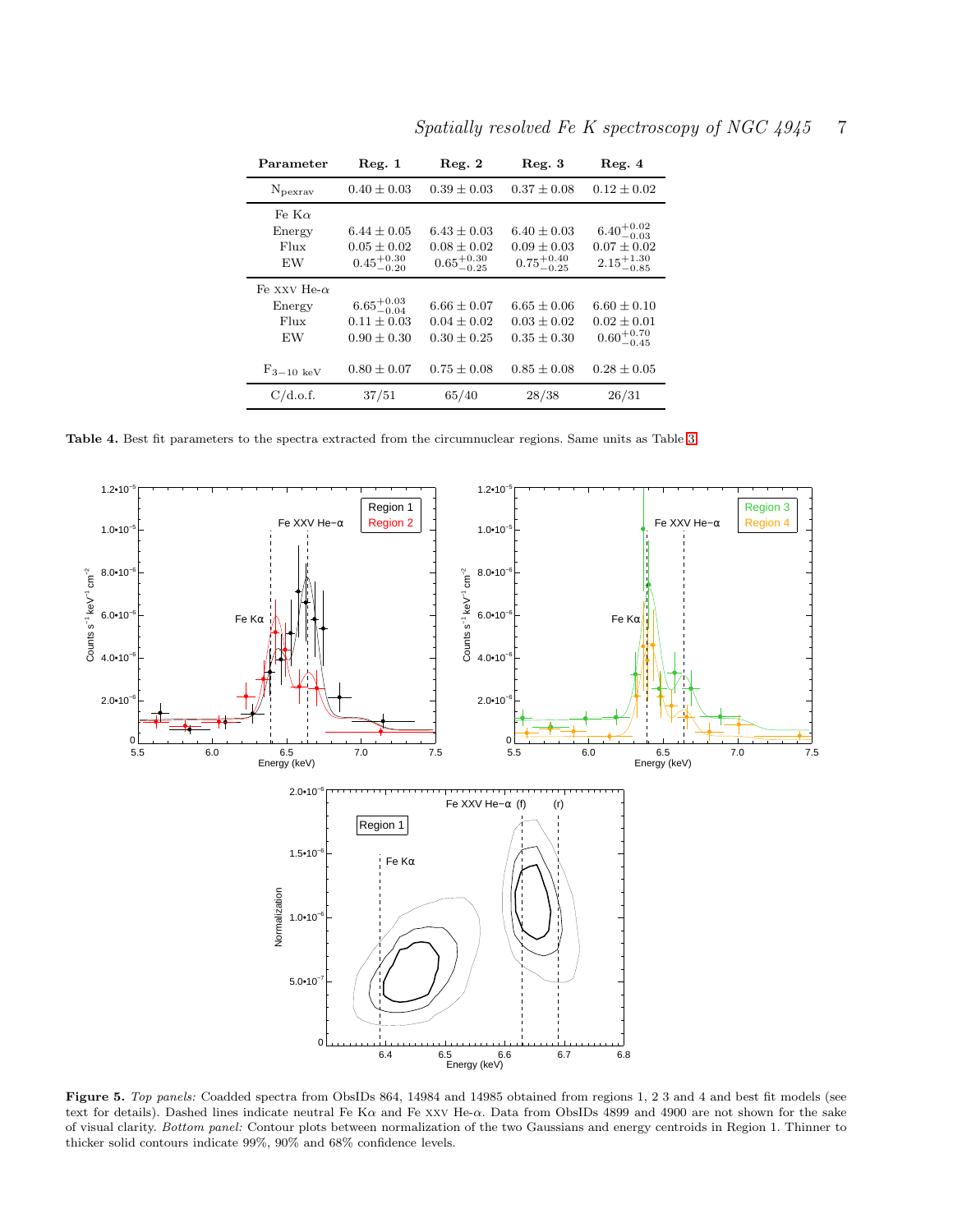# 8 Andrea Marinucci, et al.

#### 4.1.1 Geometrical effects

The Fe K $\alpha$  EW, depends on the iron abundance [\(Matt, Fabian & Reynolds 1997](#page-9-43)), on the angle  $\theta_i$ between the polar direction and the line of sight [\(Matt, Perola & Piro 1991](#page-9-35); [George & Fabian 1991](#page-9-34)) and on the column density of the illuminated material, as discussed in several works using either a toroidal [\(Yaqoob et al. 2010](#page-9-44)) or a slab [\(Matt 2002](#page-9-37)) geometry.

We chose the spectrum of one of the three circumnuclear regions with a low Fe K $\alpha$  EW (region 2) and compared it with the highest  $S/N$  spectrum from the nucleus. Let us first assume that the changes in the Fe  $K\alpha$  EW is due to the iron abundance. Using the model pexmon in xspec, we inferred iron abundances  $A(Fe)_{\text{nucleus}} = 3.2 \pm 0.4$  and  $A(Ee)_{reg2} = 0.8 \pm 0.5$  (with respect to solar values) for the two regions, with no significant change to other parameters. As already discussed in [Marinucci et al. \(2013\)](#page-9-42) for the Circinus galaxy, these large variations are physically hard to explain on such small spatial scales (about 40 parsecs). To test if the changes in EW can be ascribed to different column densities or inclination angles, we used the mytorus model to reproduce the 2013 nuclear spectra (the ones with the highest number of counts) and the ones from region 2. We linked the normalizations, inclination angles, photon indices and column densities between the tables reproducing both the scattered and line components. In this way, we assume that the material responsible for the Compton reflection and iron  $K\alpha$  emission line is one and the same. We find a good fit with best fit parameters  $N_H = 2.0^{+1.0}_{-0.3} \times 10^{24}$  cm<sup>-2</sup>,  $\theta_i = 80^{+4}_{-2}$  deg for the nucleus and  $N_H > 4 \times 10^{24}$  cm<sup>-2</sup>,  $\theta_i = 60 \pm 12$  deg for region 2. Contour plots between the two parameters can be seen in Fig. [6.](#page-7-0) Obviously, the low quality of the spectra and the lack of a high energy spectral coverage do not allow us to give strong constraints on the column density and inclination angle of the toroidal reprocessor. However, we showed that the observed EWs can be recovered only in terms of variations of  $N_H$  and  $\theta_i$  of the reflector.

#### 4.1.2 Interplay between different continua

Another possible explanation for the spatially variable Fe  $K\alpha$  EW is the interplay between the underlying continua, associated to the neutral and ionized reflecting components. Many Seyfert 2 galaxies show intense ionized Fe emission lines in their spectra [\(Bianchi et al. 2005a\)](#page-9-45). The archetypal Compton-thick source NGC 1068, for example, clearly shows an intense warm reflector in addition to the cold one [\(Iwasawa, Fabian & Matt 1997;](#page-9-46) [Matt et al. 2004;](#page-9-5) [Pounds & Vaughan 2006](#page-9-47); [Bauer et al. 2015](#page-9-6)): the EW of the Fe lines in the 6-7 keV band can be therefore calculated with respect to the associated continuum. In our analysis, the EWs are inferred with respect to the same Compton reflection continuum (modeled with pexrav) and the quality of the spectra does not allow us to separate the neutral component from an additional, ionized one. If we assume that the EW of the neutral Fe K $\alpha$  is constant within all the circumnuclear regions ( $EW = 2.5$  keV, with respect to its Compton reflection continuum), its decrease could be ascribed to an increase of the ionized reflection continuum, associated to the Fe xxv He- $\alpha$  and Fe xxvi Ly- $\alpha$  emission



<span id="page-7-0"></span>Figure 6. Contour plots between the inclination angle and the column density of the cold reflectors in the nuclear region and in region 2 (blue and red, respectively). Thinner to thicker solid contours indicate 99%, 90% and 68% confidence levels.

lines. Within the given uncertainties, this scenario is consistent with our findings. When the EW of the neutral Fe K $\alpha$  decreases ( $\sim 0.5 \text{ keV}$ ) the Fe xxv He- $\alpha$  emission lines is always detected (region 2 and 3) and it becomes even dominant in region 1: the warm reflector continuum would then prevail ( $\sim 60\%$  of the total flux in the 3–10 keV band) over the cold, neutral one.

#### 4.2 Diffuse highly-ionized Fe emission

Fe xxv He- $\alpha$  and Fe xxvI Ly- $\alpha$  emission lines can be produced via recombination and resonant scattering [\(Matt, Brandt & Fabian 1996](#page-9-48); [Bianchi & Matt 2002](#page-9-49); [Bianchi et al. 2005a](#page-9-45), and references therein). In particular, the ratio of the He-like Fe triplet lines (forbidden, intercombination and resonant) can tell us about the state of the emitting gas. In a photoionized gas, emission from the resonant  $r$  iron line is weak, while the forbidden  $f$  and the intercombination  $i$  lines contribute almost equally to the total emission, considering a wide range of densities [\(Porquet & Dubau 2000](#page-9-50); [Bautista & Kallman 2000](#page-9-51)). On the other hand, in a collisionally ionized gas, the ratio of the lines points in favor of a dominant resonant line, with respect to the forbidden and intercombination lines, such as the case of NGC 6240 [\(Boller et al. 2003](#page-9-52); [Wang et al. 2014](#page-9-53)). In NGC 4945, the Fe xxv He- $\alpha$  complex is dominated by the forbidden f line (Fig. [5,](#page-6-1) bottom panel), with only an upper limit to the resonant  $r$  component when the two energy centroids are fixed. This is in favor of a scenario in which the clump of Fe xxv He- $\alpha$  gas pictured in Fig. 1 and 3 is photoionized by the nuclear continuum. In this photoionization configuration, the cross-section of the resonant scattering is much larger than the recombination one and the gas becomes rapidly thick to the former process. Even though recombination is less dominant than resonant scattering in the optically thin regime, it has been shown that column densities as small as  $5 \times 10^{20}$  cm<sup>-2</sup> can significantly suppress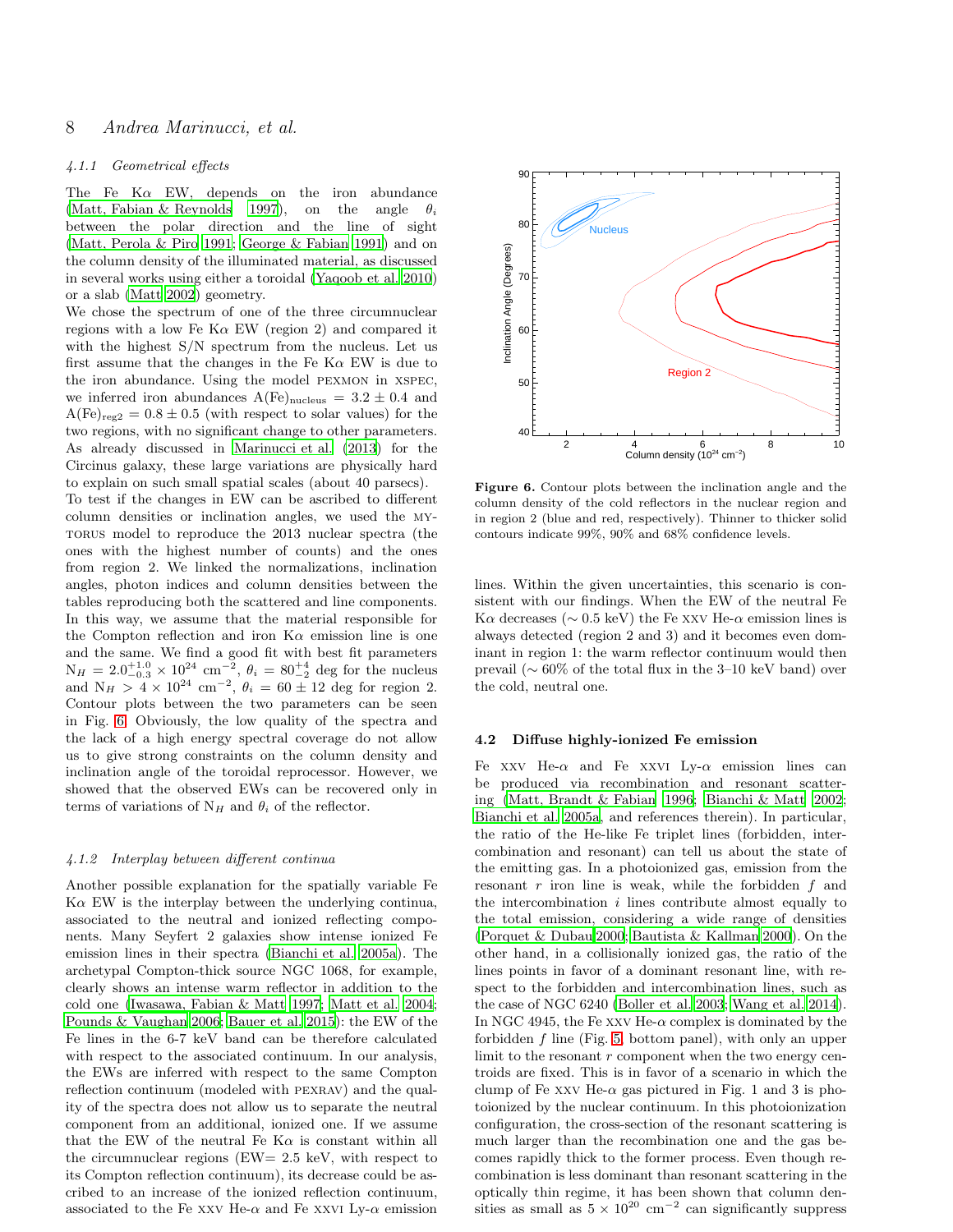the EW of emission lines produced by resonant scattering [\(Matt, Brandt & Fabian 1996](#page-9-48)). As a consequence, the resonant r emission line dominates the spectrum up to  $\simeq 10^{22}$ cm<sup>−</sup><sup>2</sup> , then it is reached and overcome by the forbidden f and intercombination  $i$  lines, which become more intense at higher column densities.

To verify our conclusion and measure the dependence from the Fe abundance and ionization state, we produced a grid model for xspec using cloudy 13.03 (last described by [Ferland et al. 1998](#page-9-54)). It is an extension of the same model used in [Bianchi et al. \(2010\)](#page-9-55) and [Marinucci et al.](#page-9-56) [\(2011](#page-9-56)). The main ingredients are: plane parallel geometry, with the flux of photons striking the illuminated face of the cloud given in terms of ionization parameter U [\(Osterbrock & Ferland 2006\)](#page-9-57); incident continuum modeled as in [Korista et al. \(1997\)](#page-9-58); constant electron density  $n_e =$ 10<sup>5</sup> cm<sup>-3</sup>; elemental abundances as in Table 7.5 of CLOUDY documentation<sup>[1](#page-8-0)</sup>; grid parameters are  $log U = [1.00 : 4.00]$ , step 0.25,  $log N<sub>H</sub> = [23.0 : 25.0]$ , step 0.1, and  $A<sub>Fe</sub> = [1.0 :$ 5.0]. Only the reflected spectrum, arising from the illuminated face of the cloud, has been taken into account in our model. We also produced tables with different densities  $(n_e = 10^3 - 10^4 \text{ cm}^{-3})$ : all the fits in this paper resulted insensitive to this parameter, as expected since we are always treating density regimes where line ratios of He-like triplets are insensitive to density [\(Bautista & Kallman 2000;](#page-9-51) [Porquet & Dubau 2000](#page-9-50)). When this model is applied to the spectra extracted from Region 1 we find  $\log U = 2.2^{+0.3}_{-0.2}$ ,  $\log N_H > 23.5$  and  $A_{Fe} > 3$  with no significant variations to the neutral Fe K $\alpha$  parameters found in Sect. 3.2.2. The adimensional ionization parameter  $U$  is defined as:

$$
U = \frac{\int_{\nu_R}^{\infty} \frac{L_{\nu}}{h\nu} d\nu}{4\pi cr^2 n},\tag{1}
$$

where  $c$  is the speed of light,  $r$  the distance of the gas from the illuminating source (in our case  $r \sim 40$  pc), n its density and  $\nu_R$  the frequency corresponding to 1 Rydberg. By inverting the previous equation and using a 2–10 keV luminosity  $L_X = 4 \times 10^{42}$  erg s<sup>-1</sup> [\(Puccetti et al. 2014](#page-9-16)), we can derive a density  $n_{cl} \simeq 10^2$  cm<sup>-3</sup> for the clump.

#### 4.3 Clumpiness of the reflector

The complex morphology at the center of NGC 4945 suggests, once again, that the circumnuclear environment of heavily obscured sources is not homogeneous and the absorbing/reflecting structures are multiple and distributed on different spatial scales [\(Bianchi, Maiolino & Risaliti 2012](#page-9-59)). Since the seminal works about clumpy tori [\(Nenkova et al.](#page-9-60) [2008](#page-9-60)) there is growing evidence against the monolithic obscurer envisaged by unified models [\(Bauer et al. 2015;](#page-9-6) [Masini et al. 2016](#page-9-61); [Marinucci et al. 2016\)](#page-9-7) and the presence of a clump of ionized Fe in NGC 4945 (with a different density compared to its surroundings) supports this physical scenario.

Thanks to the imaging analysis presented in Sect. 3.1 we are able to give rough constraints on the number and size of the Compton-thick clouds in the circumnuclear environment of NGC 4945. Fig. [1](#page-1-1) shows that the reflected emission above 3 keV is homogeneously distributed around the nucleus, on spatial scales of approximately 250 pc $\times$ 150 pc on the equatorial plane. On the other hand, the covering factor of such a reflecting structure is constrained to be very small (< 10%: [Madejski et al. 2000](#page-9-18); [Done et al. 2003](#page-9-19); [Yaqoob 2012](#page-9-20); [Puccetti et al. 2014\)](#page-9-16), to allow the variable primary continuum to pierce through the absorber.

The angular resolution of *Chandra* is  $\sim$  0.2 arcsec, while the pixel size is 0.495 arcsec. We can estimate the number of clouds that we are not able to resolve within a 5 arcsec radius circular region centered on the nucleus. We obtain a circle with a total projected area of  $78.5 \text{ arcsec}^2$  and we need at least  $N_{cl} > 100$  to have a homogeneous, unresolved structure. Each of these clumps will have a radius  $r \approx 9$  pc and if we then assume that each Compton thick cloud has a covering factor of 5% the area of such inferred clumps, we obtain an upper limit on the radius of the clouds  $r_{cl} < 2$  pc.

# 5 CONCLUSIONS

We presented the imaging and spectroscopic analysis of a combined, 420 ks long, Chandra observation of the Compton-thick galaxy NGC 4945. The main results of this paper can be summarized as follows.

(i) The neutral iron  $K\alpha$  emission line and the associated Compton reflection continuum are extended and can be spatially resolved, on scales of hundreds of parsecs. The neutral iron emission is enhanced in the central, unresolved, region and the spectral analysis reveals a spatial variation in the EW of the  $K\alpha$  line with respect to the circumnuclear regions;

(ii) a clump of gas with an intense Fe xxv He- $\alpha$  emission  $(3.2\sigma$  and  $3.5\sigma$  higher than the two other blobs considered) is detected, at a distance  $d \sim 40$  pc from the nucleus. The dominant transition of the Fe xxv He- $\alpha$  triplet is the forbidden one, suggesting a scenario in which the gas is photoionized from the primary continuum of the AGN. When the spectrum extracted from this region is fitted using a selfconsistent photoionization code, a density  $n_{\text{cl}} \simeq 10^2 \text{ cm}^{-3}$ is inferred.

Our findings support a physical environment around the nucleus which is not homogeneously distributed: the gas responsible for the reprocessing of the nuclear radiation is clumpy and extended around the central region.

#### ACKNOWLEDGEMENTS

The authors thank the anonymous referee for her/his comments and suggestions that improved the manuscript. AM, SB and GM acknowledge financial support the European Union Seventh Framework Programme (FP7/2007-2013) under grant agreement n.312789. EN acknowledges funding from the European Union's Horizon 2020 research and innovation programme under the Marie Skllodowska-Curie grant agreement No. 664931. JW acknowledges support from Na-

<span id="page-8-0"></span> $1$  Hazy  $1$  version  $13$ , p. 65: http://viewvc.nublado.org/index.cgi/tags/release/c13.05/docs/h**azynaliKeydf?regisiionfeir1558&roottacilbuTy**chnology Research